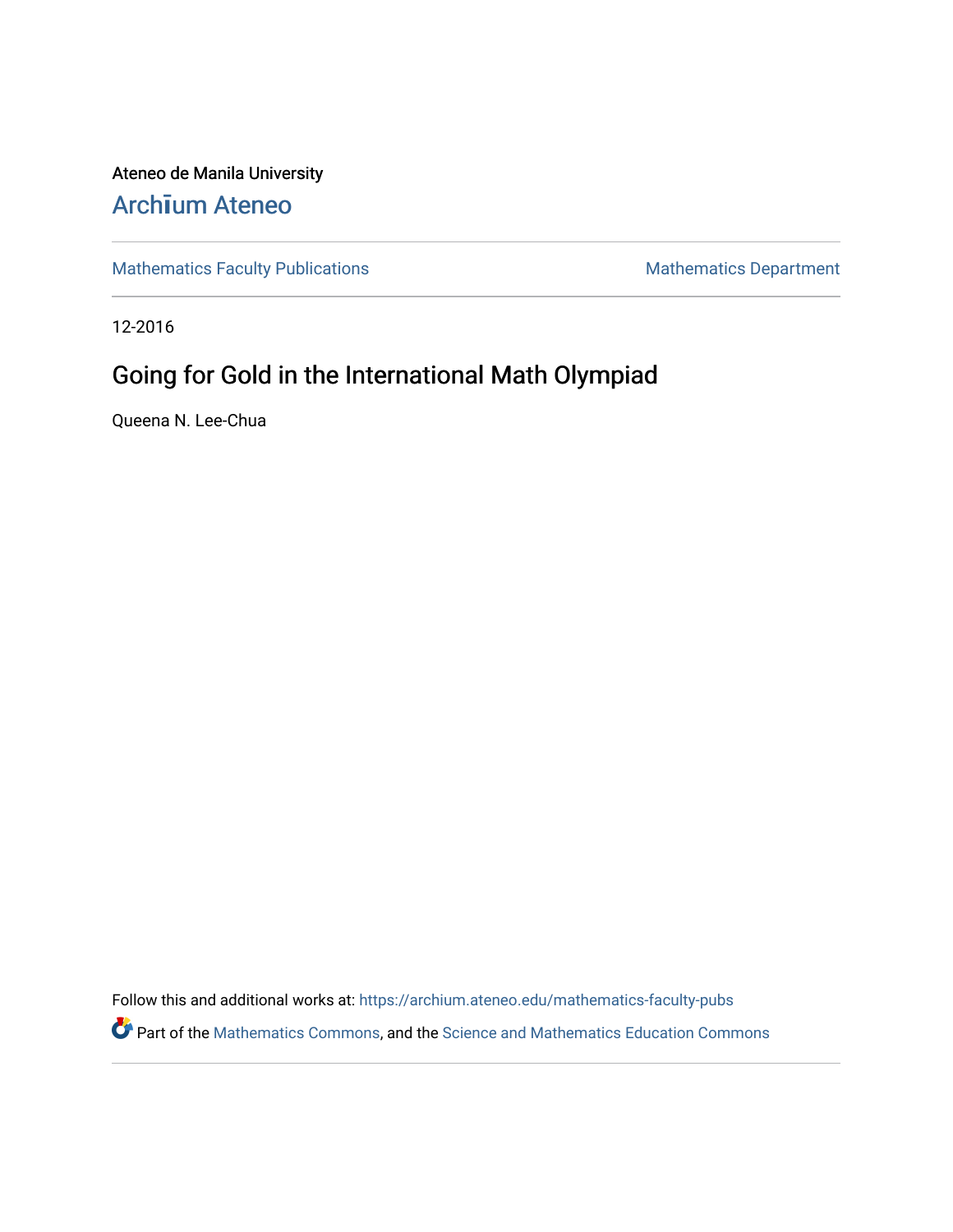# **Going for Gold in the International Math Olympiad**

**QUEENA N. LEE-CHUA** Department of MathematicsAteneo de Manila University Loyola Heights, Quezon City, Philippines E-mail: qlee-chua@ ateneo.edu

**In July 2016, two high school students in the Philippine team garnered gold at the 57th International Mathematics Olympiad (IMO) in Hong Kong, capping a three-decade long quest for the top prize in the most prestigious high school math competition in the world. The four other team members also brought home honors, boosting our country to its highest rank ever, 17th out of 109 countries. This article discusses the history of the Philippine participation in the IMO, and examines the critical factors that have led to the victory. For Philippine team participants in general, these include: institutionalized and refined search for and training of potential participants, early exposure to problem solving from family and/or school, mental toughness of the students. Additional factors exist for Filipino-Chinese contestants, including the Confucian tradition of learning, scholastic role models, pattern similarities between math and the Chinese language, and more time spent learning math.**

Key words: International Math Olympiad, math learning, Program for Excellence in Math, Philippine Math Olympiad

#### INTRODUCTION

Last July 6 to 16, 2016, six high school students, selected and trained for the Philippine team, bagged not just one, but two, elusive gold medals at the 57th International Mathematics Olympiad (IMO) held at the Hong Kong University of Science and Technology, finally cementing in reality our three-decades-long dream of getting the top prize in the most prestigious high school math competition in the world.

Each of our students more than held their own against more than 600 students from 109 countries, and returned home with honors. Out of a possible perfect individual score of 42 points, Farrell Eldrian S. Wu of Makati Gospel Church-New Life Christian Academy and Kyle Patrick F. Dulay of the Philippine Science High School-Diliman, scored 30 and 29 points, respectively, to get gold. Clyde Wesley S. Ang of Chiang Kai Shek College and Albert John L. Patupat of De La Salle University Integrated School scored 24 and 23 points, respectively, to win silver medals. Shaquille Wyan T. Que of Grace Christian College and Vince Jan F. Torres of Santa Rosa Science and Technology High School obtained 15 and 12 points, respectively, to garner honorable mention.

With the stellar performance of every member, our Philippine team ranked 17th out of 109 countries, with a total team score of 133—our best performance ever since we joined the IMO in 1989. The year before, the Philippines had ranked 36th out of 104 countries.

"Our victory brought us closer to Asian powerhouses such as Vietnam (11th) and Thailand (12th)," said Team Leader Dr. Richard Eden, a former IMO contestant himself who is now a professor at the Ateneo de Manila University (ADMU) Math Department. "For the first time, we ranked higher than usually strong countries like Bulgaria (18th), Germany (19th), and Romania (20th)."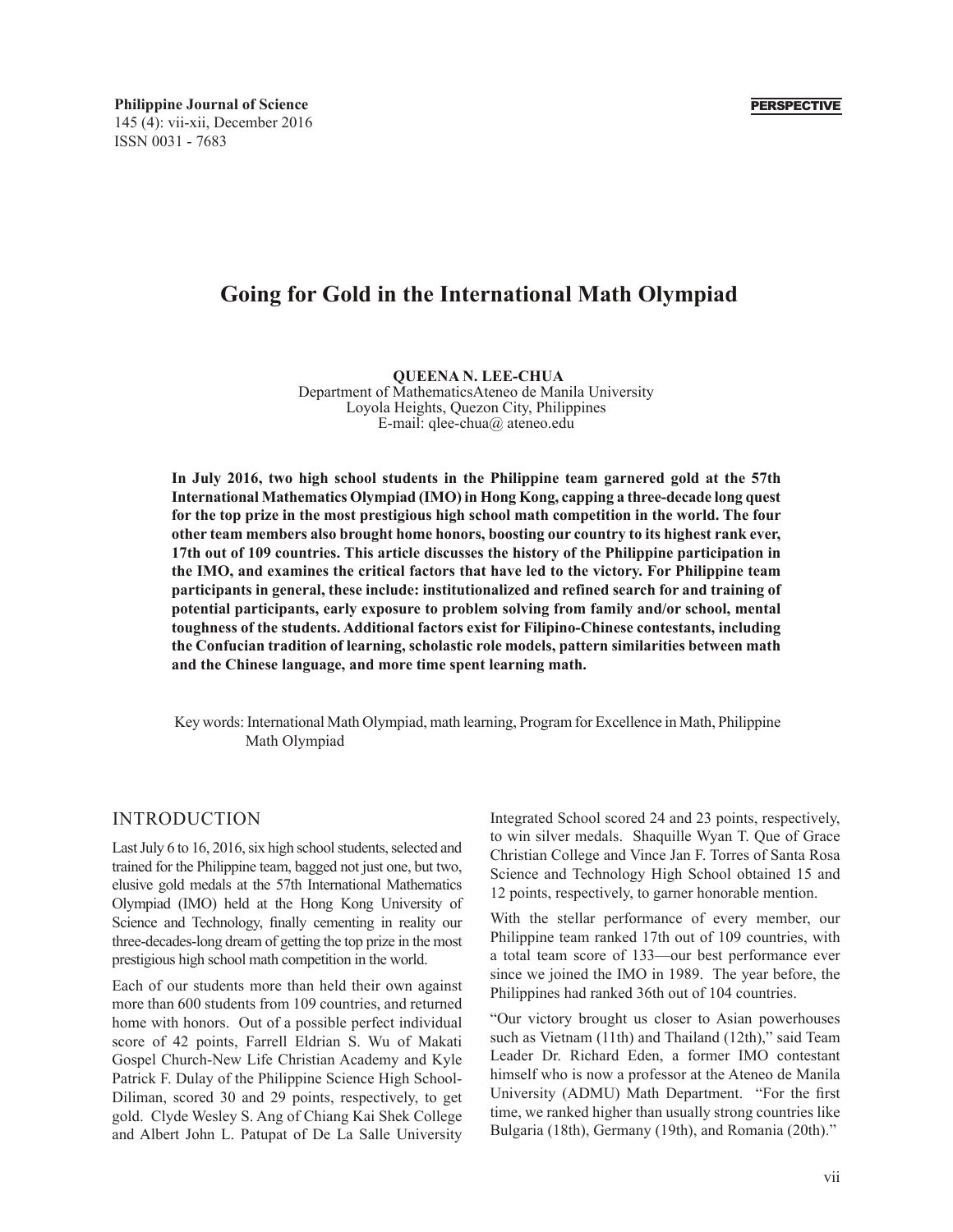Though knowledge of calculus is not required, IMO contestants face three complex math problems for 4.5 hours each over two days, in fields that go beyond high school math, such as number theory, combinatorics, geometry, and algebra (polynomials, inequalities, functional equations). Calculators, of course, are not allowed.

Cut-off scores for awards change every year, based on the complexity of the problems. In 2016, contestants who received at least 29 points got gold; 22 points, silver; 16 points, bronze. Those who answered at least one problem (out of the six) correctly and completely, even without meeting cut-off scores, received honorable mention.

### SOCIETAL PROBLEMS

\The first IMO was held in Romania in 1959, but it took three decades for the Philippines to join the competition. In 1984, when some Filipino students performed well in the Australian Math Competition (AMC), the then AMC head—the late Professor Peter O' Halloran—was so impressed that he requested their coach, the late Dr. Jose A. Marasigan, an ADMU math professor, to send a delegation to compete in the IMO.

Four years later, four high school students went to Canberra, Australia as observers, and Victor Luchangco, a senior Ateneo de Manila high school student, received honorable mention, missing the bronze by just one point. In 1989, the Philippine team were no longer observers, but full-fledged contestants, and our country has never missed sending a delegation to the IMO since then.

Poor countries that struggle for economic survival generally do not fare as well as wealthier ones in international competitions, including the IMO. In an article about our participation in the IMO, I noted the following facts (Lee-Chua 1999): In 1984, when Dr. Marasigan met with Prof. O' Halloran, statistics showed that five percent of the Philippine population were in the upper socioeconomic class, 15 percent in the middle, and 80 percent in the low income group. Pundits noted that even if Php eight billion were taken away from the wealthiest, they would still be five times richer than the poorest sector (Ibon Facts and Figures 1984).

With economics at the forefront, the government could barely allocate much for science promotion, much less for math training. In fact, gross inequality was so endemic that two ADMU professors, a physicist and a theologian, wrote: "In a country where the principal problem is the concentration of wealth and power, and access to the benefits of S  $&$  T [since and technology] is limited to one small segment of the population, there is urgent need for radical moral and social reform as well as for education towards social justice" (Gorospe and McNamara 1984).

Whether or not national wealth distribution has become more equitable is not the focus of this paper, but suffice it to say that as of 2012, statistics show that the power and the lower income classes still comprise the majority (52.7 percent) but only have less than a quarter share (23.1 percent) of total household national income. The lower middle class, middle class and upper middle classes combined account for 45.8 percent of total households, and two thirds (65.6 percent) of total household income. The upper income (but not rich) and the rich classes make up only 1.5 percent of the total, while having a share of 11.4 percent of national household income (Albert et al. 2015).

The preoccupation with survival, plus corruption and other trigger political issues, have hindered the government from providing free quality education for all (despite the various excellent public schools, there is still widespread perception that the best education is the priciest one, in the poshest private schools) and focusing on STEM pathways for the youth.

Despite these societal problems, our country has managed the almost impossible. How did we get the gold?

## PROGRAM OF EXCELLENCE IN MATHEMATICS AND THE PHILIPPINE MATH OLYMPIAD

After the first Philippine team became observers in the IMO in 1988, Dr. Marasigan established the Program of Excellence in Mathematics (PEM), the first formal training program for potential IMO participants. In 1989, PEM started in the ADMU campus, and through the years, branched out into several centers in Baguio, Cebu, Iligan.

The goals of PEM are as follows: to provide intensive and comprehensive training for mathematically gifted secondary students; to encourage and nurture the study of math in the Philippines; to promote cooperation among mathematicians, math education teachers, and different groups in improving the quality of Philippine math education; to promote excellence as a way of life; and to raise our country's standing in the international educational and scientific community.

Qualified high school and college math teachers were encouraged to train their gifted students, who would then be screened as potential participants. The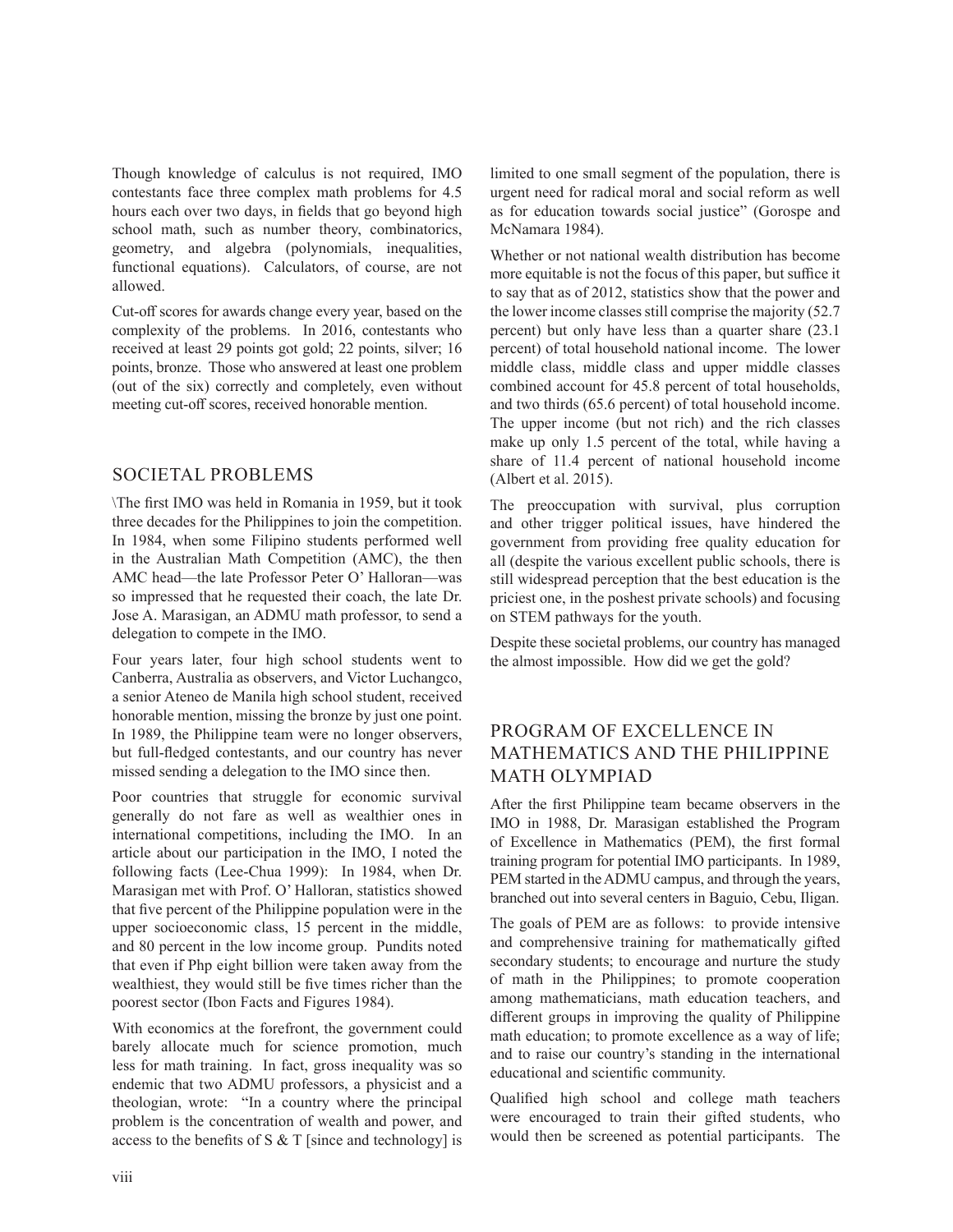screening process initially began in this manner: At the start of each school year in June, six challenging problems were distributed to students nationwide, with solutions submitted to the Department of Science and Technology (DOST)'s Science Education Institute (SEI) by September. The top 25 or 30 scorers were invited to undergo PEM training for six months, by which time the next IMO contestants would be chosen.

Potential contestants could also be chosen by another route: doing well in the Philippine Mathematics Olympiad (PMO). In 1984, under the leadership of Professor Josefina Fonacier, then at the Institute for Science and Math Education at the University of the Philippines-Diliman, the first PMO was held in the National Capital Region and the Southern Tagalog Region. The following year, the PMO went nationwide, with the DOST as major sponsor.

The PMO aims not only to identify and motivate mathematically gifted students, but also to stimulate the professional growth of teachers, and promote the development of math education (Fonacier 1996).

In the early years, this selection process, while possibly the best given the constraints, produced uneven results. Sometimes, the Philippines would come home with a couple or even three honors, such as our performance at the IMO in 1991 at Sigtuna, Sweden, where brothers Wyant and Wilbin Chan, then at Uno High School, each brought home the bronze, and Jose Ernie Lope, then at Philippine Science High School, got honorable mention.

But for several years, the most we could bring home was a solitary honorable mention, or no honor at all. With the costs of travelling abroad steadily increasing, the question of continued participation was ever-present.

In 2007, Dr. Ian June L. Garces of the ADMU Math Department became head coach and Team Leader. He decided to refine the selection process. While PEM exists to this day, the sole path to the IMO became the PMO, under the aegis this time of the Mathematical Society of the Philippines (MSP), composed of the country's university mathematicians.

Only the top winners in the PMO, around 20 of them, would be chosen to vie for the honor of representing the country in the IMO.

These top scorers would then undergo the Math Olympiad Summer Camp (MOSC) where for two months, they underwent rigorous training, by MSP members from UP Diliman and ADMU, and former IMO participants.

In 2016, twenty national PMO finalists joined the MOSC, which took place in April and May at the Institute of Math in UP Diliman and the ADMU Math Department. Aside from Eden and Deputy Leader Dr. Louie John Vallejo of UP Diliman, the other trainers in the MOSC were UP Diliman professors Dr. Jose Ernie Lope (a former IMO contestant), Mr. John Gabriel Pelias, Dr. Jerome T. Dimabayao, and Dr. Maria Carmen V. Amarra; ADMU professors Mr. Gari Lincoln C. Chua, Dr. Job A. Nable and Dr. Timothy Robin Y. Teng (a former IMO contestant); and Mr. Adrian Reginald Sy (a former IMO contestant).

Only after the finalists' performances in MOSC were evaluated would the final six team members would be chosen.

This new approach has borne fruit: female students, notably Carmela Antoinette Lao, then of St. Jude Catholic School, started winning medals; and in the last ten years, at least two, and sometimes even three or four, of the Filipino contestants brought home honors.

"Dr. Garces started a renewal track in our training that produced a consistent increase in our rankings in the IMO for the past decade," says Eden. "Our achievement is the result of the effort and inspiration of those who came before us. He was one of those who made us believe that it is worth participating in the IMO. Thank you, Ian, for convincing us getting the gold is possible."

When Dr. Ester B. Ogena became SEI director, she redoubled efforts to support the Philippine team. "We thank Ester, now Philippine Normal University president, who made available funds for sustained training during her stint at SEI," says Garces.

#### OTHER CRITICAL VARIABLES

In a previous paper (Nebres & Lee-Chua, 2005), National Scientist and mathematician Fr. Bienvenido F. Nebres and I have identified critical variables in successful highlevel problem solving in the Philippines.

Before the top students reach PEM or PMO, many of them, such as gold medalist Farrell Wu, have already benefited from prior training in advanced classes in math starting from grade school, or in other venues such as the Mathematics Trainers Guild (MTG) or the Math Challenge run by the Department of Education, the Math Teachers Association of the Philippines (MTAP), and the Metrobank Foundation.

A non-government organization headed by math teacher Dr. Simon Chua, president of Chong Hua University in Zamboanga City since 1996, MTG has succeeded in developing in eight-to-16 year olds "discipline,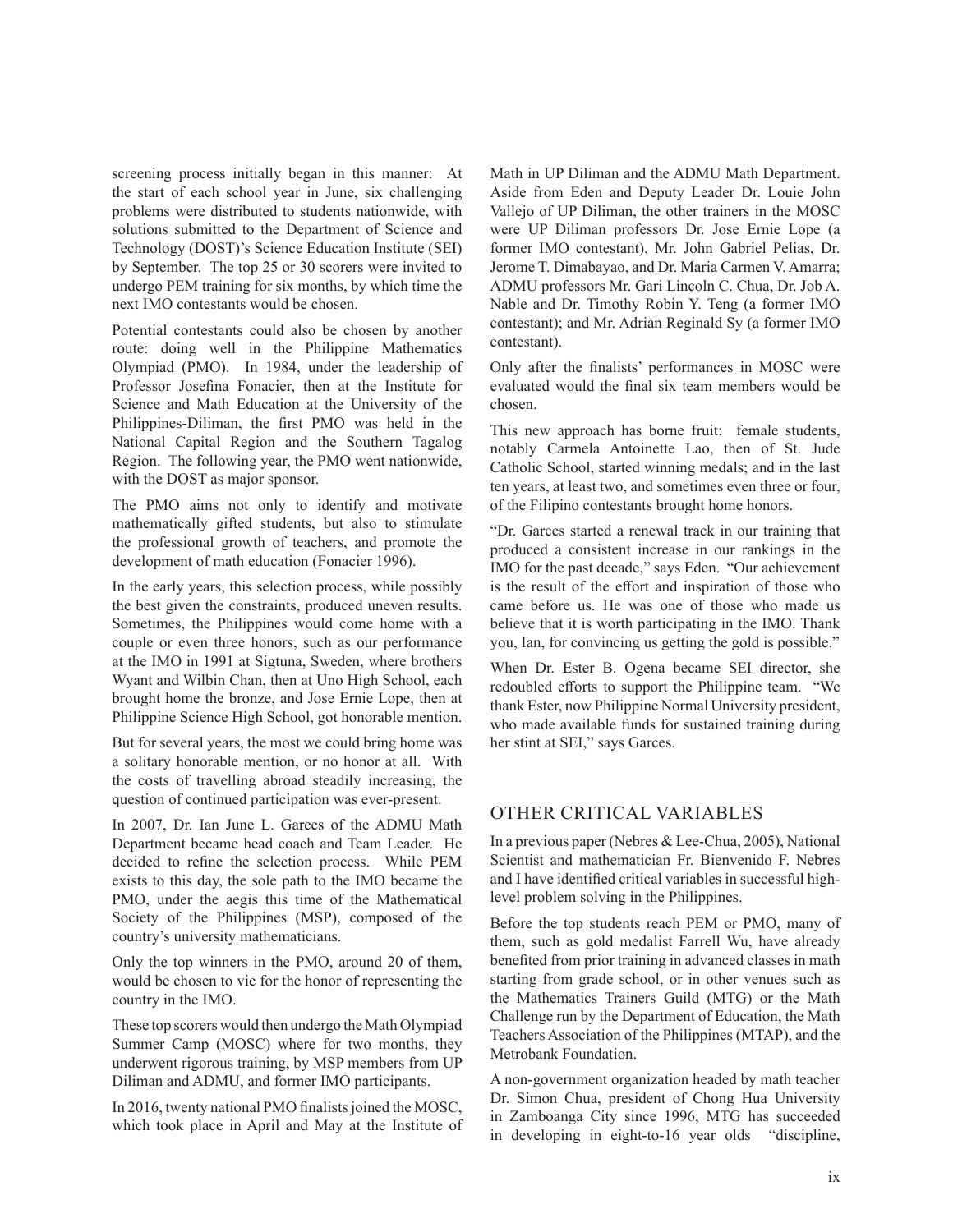appreciation, innovativeness." These students have won more than 2000 medals and merit awards in non-IMO international math individual, group, and correspondence competitions. MTG has also sought the help of math educators from the People's Republic of China, who help train the trainers.

MTAP, another non-government group composed of grade school and high school math teachers, was created by Sr. Iluminada Coronel, formerly of the ADMU Math Department, and upon her retirement, now in Stella Maris College. MTAP primarily aims to encourage students all over the country to take up mathematics. The contest questions are timed (problems are supposed to be answered within 15 seconds to one minute), and require mental math more than non-routine problem solving, but contestants in the PMO (and the IMO) still find this venue as an opportunity to hone their skills.

#### CHINESE-FILIPINO CULTURE

According to Dr. Marasigan, many IMO medalists come from Chinese- Filipino schools, and global cross-cultural comparisons have singled out the predominance of East Asians (Stevenson & Stigler 1992). Such performance can be attributed to certain best practices, to wit:

*More time is spent learning math in Chinese-Filipino schools.* In Chiang Kai Shek Grade School and High School, Grace Christian High School, and several other institutions, students have two math classes per day: one conducted in English, the other in Chinese. They are presented with the same concepts, but taught in different ways and different languages, which augment learning. Moreover, in math, practice makes perfect, leading to a substantial comparative advantage when these extra hours are multiplied by at least ten years (elementary and high school combined).

*These exist similarities in pattern recognition of Chinese characters and math symbols*. Both seem abstract to the English-bred reader, but forced memorization of Chinese figures at a young age may predispose the child to recognize and retain other symbols later on. (In fact, an interesting reason cited by some US researchers concerning the superior performance of Indochinese and Korean immigrants in US math courses is that math symbols do not depend on prior knowledge of English.) Some Chinese-Filipino students say that they reframe and address certain questions in "ways taught in Chinese math class."

*Peers who are good in math and science are admired as scholastic role models.* It is no accident that many IMO participants are culled from the same high schools,

and younger aspirants cite alumni as inspirations. For example, Adrian Reginald Sy, who got silver in the 2013 IMO, cited as his inspiration Carmela Antoinette Sio Lao, who got a silver in 2011. Both of them came from St. Jude Catholic School and are now studying at the Massachusetts Institute of Technology. Some schools consistently produce winners year after year, thus establishing a tradition of excellence in these institutions. In non-Chinese schools, the campus idols are usually sports heroes.

*The Confucian tradition of learning, though not as strong in the Philippines as in many parts of Asia, is still adhered to by Filipino-Chinese, who believe that hard work and discipline are the key to success*. Education is valued highly by parents, who often supervise their own children's learning at home (compared to Filipino middleclass parents, who more often than not hire professional tutors). Instead of spending time on extracurricular activities such as sports or arts, Chinese-Filipino students traditionally concentrate on math or business.

#### FILIPINO CULTURE

Though the above factors are prevalent in Chinese-Filipino culture, they are not limited there. Indeed, in an effort to re-create that culture, a counselor and I studied more than 500 (mostly non-Chinese) high-performing the Ateneo High School families and discovered that parents are responsible for many features of the culture of excellence (Lee-Chua & Dionisio 2004).

*Parents of top students extensively support their children, and are deemed as important as teachers in school success.* These parents consistently supervise homework, provide references, mandate routine and place of study, and have high aspirations and expectations for their children, demanding that they do their best in school. They have also put a good support system in place.

*Allied to this factor is early exposure to rigorous problem solving.* Many good problem solvers report having been fascinated with math since childhood, and such curiosity has led them to explore harder problems on their own. According to Dr. Marasigan, many IMO winners have parents who had been training them while young. For instance, 1988 silver medalist Jerome Khohayting, then in Xavier School, was fortunate enough to have had a physicist father who exposed him to math problems in grade school, and who supplemented the PEM training with his own.

Parental support is so critical that it can overcome adverse social conditions, such as war and poverty. Prof. Fonacier cites the example of war-torn Cotabato City,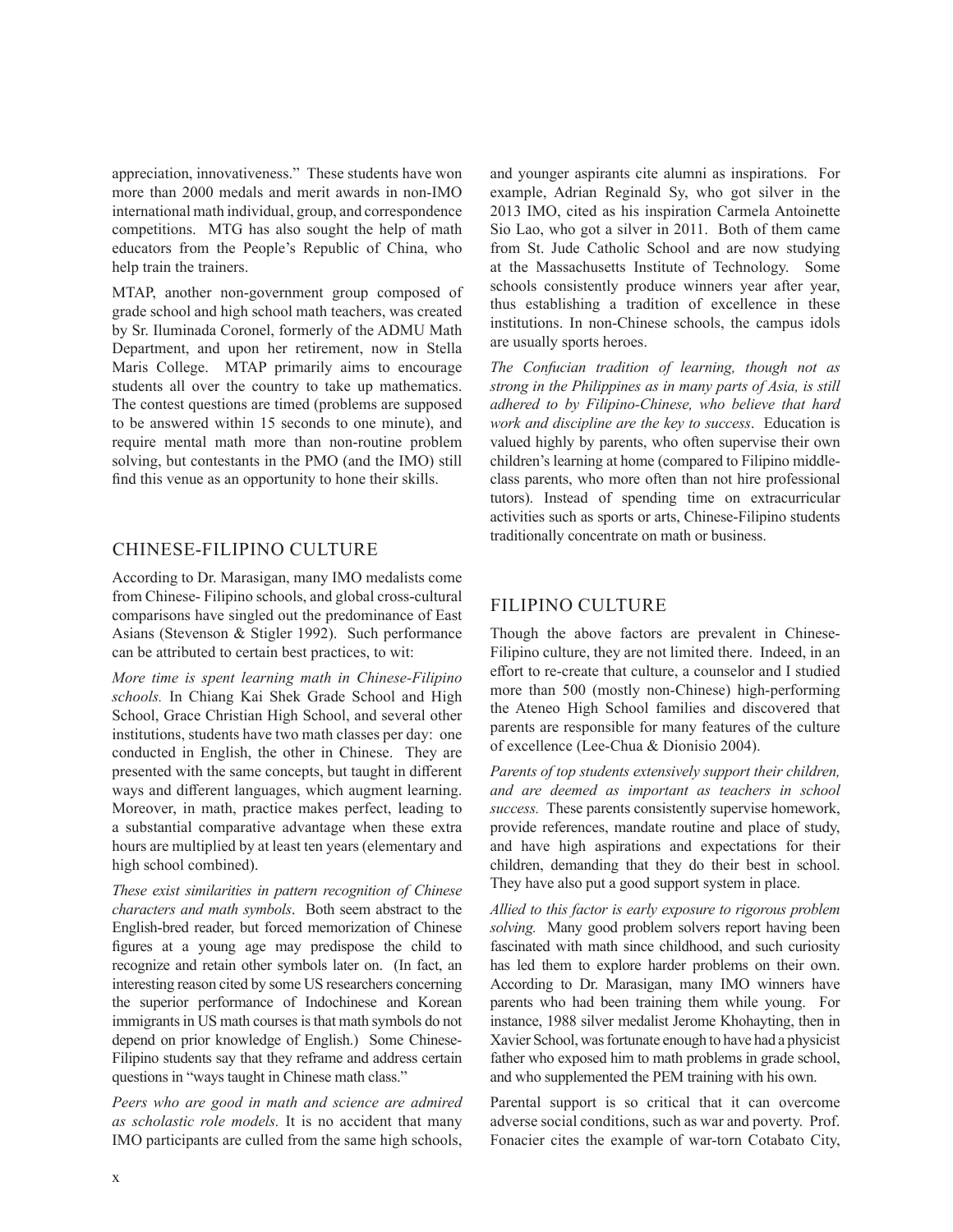where a teenager from the Albert Einstein School, with extremely supportive parents, once made it all the way to the 1998 PMO national finals, and garnered third place.

*Mental toughness, composed of confidence, focus and perseverance, is a trait of good problem solvers.* Mentally tough students believe that they are capable of solving the problem, concentrate well on tasks, and have a high tolerance for frustration.

In MTG, students are trained to not give up in the face of challenges, helping them develop a "balance between math skills and character formation," in the belief that academic ability should go hand-in-hand with values, including perseverance.

#### THOSE WHO CAME BEFORE

Ultimately, the Philippine team's stellar performance in 2016 was the fruit of painstaking, often thankless cooperation, among the local mathematical community, math civic groups, dedicated students, teachers and parents, and the government science education sector, who were all determined to go for gold.

"It hasn't been easy," says Eden. "We struggled. We faced many challenges. But we still gave it our all."

"While only the names of the six contestants and the two team leaders appear in the official records, this achievement is not ours alone," say Eden and Vallejo. "Our stellar performance is the fruit of the labor of various people who came before us. They recognized that the IMO is worth pursuing.

"We thank the Team Leaders of recent years–Dr. Jose Ernie Lope, Dr. Julius Basilla, and Dr. Ian June Garces – for instituting and developing the current training program we have for our IMO participants. We are reaping the fruits of what they started. We thank the Team Leaders of the early years, for devoting their time and effort, when we were still struggling.

"We dedicate this to Dr. Jose Marasigan, our very first Team Leader, who started it all. He did not live long enough to see our first gold medal. Doc Mara, this is for you."



(Left -Right) Dr. Marasigan, Team Leader at the 46th IMO in 2005 at Merida, Mexico, with then Deputy Leader Dr. Eden (at far right). In between were the Philippine team contestants Elvis Chua, Jon Henri Ma, Charles William Ang, Gian Jeffson Chua, John Garret Go, and Daniel Andrew Tan. Go, Ma and Ang each won an Honorable Mention award. This was the last time that Dr. Marasigan led our Philippine team in the IMO.